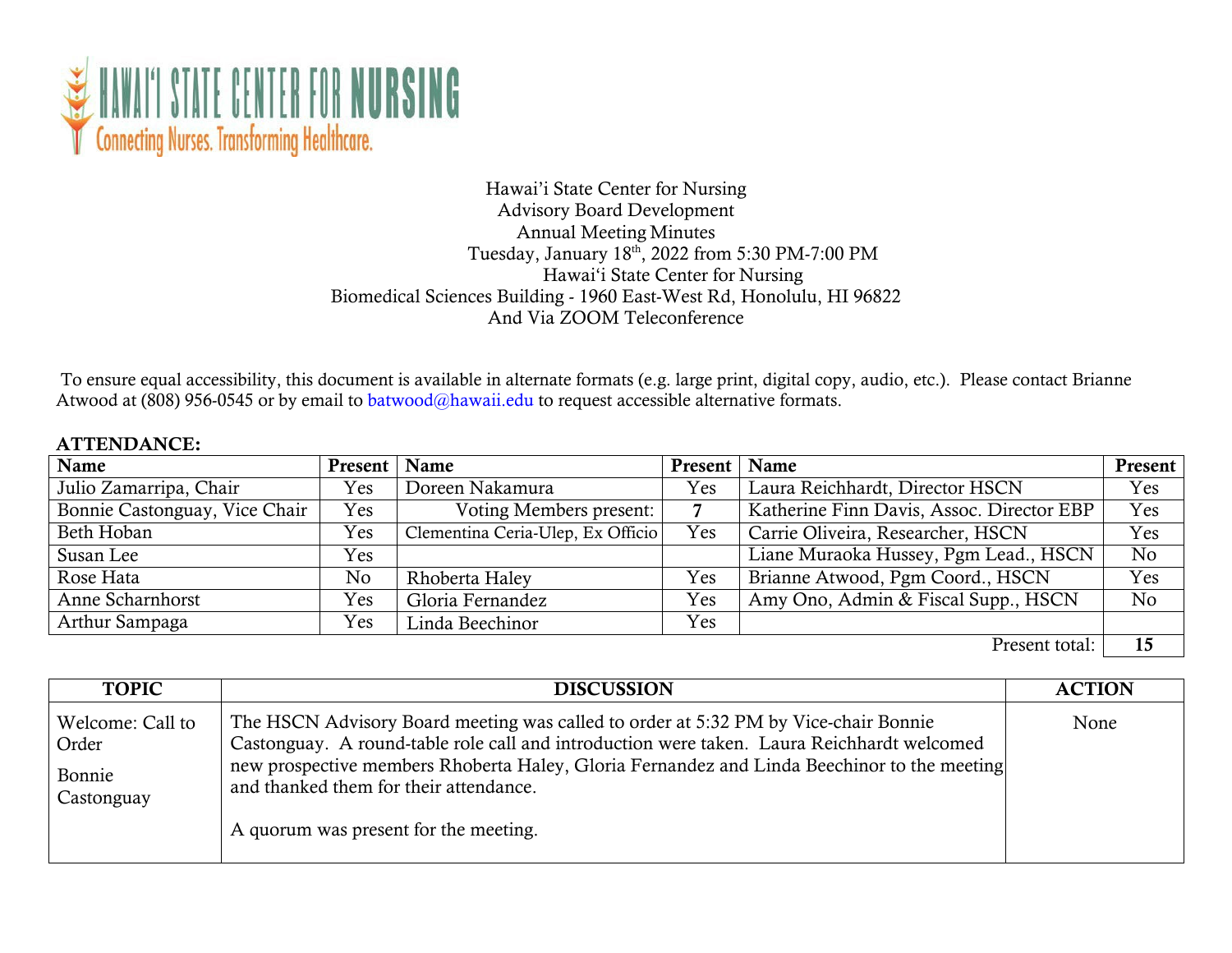| <b>TOPIC</b>                             | <b>DISCUSSION</b>                                                                                                                                                                                                                                                                                                                                                                                                                                                                                           | <b>ACTION</b> |
|------------------------------------------|-------------------------------------------------------------------------------------------------------------------------------------------------------------------------------------------------------------------------------------------------------------------------------------------------------------------------------------------------------------------------------------------------------------------------------------------------------------------------------------------------------------|---------------|
|                                          | Welcome and introductions concluded at 5:41 PM.                                                                                                                                                                                                                                                                                                                                                                                                                                                             |               |
| Workforce<br>Research<br>Carrie Oliveira | Carrie Oliveira provided a discussion on the 2021 workforce research activities and those<br>planned for the 2022 year. A summary of the discussion is included herein.<br><b>Workforce Research Update</b><br>What HSCN did in 2021<br>Hawaii State Nurse Education Capacity Report<br>$\bullet$<br>Statewide Data Tables by License<br>Infographics<br>$\circ$<br>2021 Hawaii Nurse Wellbeing in the COVID-19 Pandemic<br>2021 Lifelong Learning: Hawaii Nursing Workforce Supply<br><b>Other Reports</b> | None          |
|                                          | 2021 Hawaii Nursing Workforce Supply Survey Method<br>Wellbeing of Hawaii's Nurses During the Pandemic<br>$\circ$<br>2021 Hawaii Nursing Workforce Supply Report<br>Infographics<br>$\circ$<br>• Advanced Practice Registered Nurses: Hawaii Nursing Workforce Supply<br>Registered Nurses: Hawaii Nursing Workforce Supply<br>• Licensed Practical Nurses: Hawaii Nursing Workforce Supply                                                                                                                 |               |
|                                          | Presentations<br>Nursing Workforce Supply and Demand<br>$\circ$<br>Native Hawaiian Representation in Nursing<br>O<br>Nursing Wellbeing<br>$\circ$<br><b>Additional Reports</b><br>$\bullet$<br><b>Updated BSN Forecast</b><br>$\circ$<br>Characteristics of Hawaii's RN Workforce by Highest Level of Education<br>O                                                                                                                                                                                        |               |
|                                          | <b>HSCN</b> plans for 2022<br><b>Additional Supply-Related Reports</b><br>o Profile of New Graduate RNs<br>Profile of Nurse Faculty                                                                                                                                                                                                                                                                                                                                                                         |               |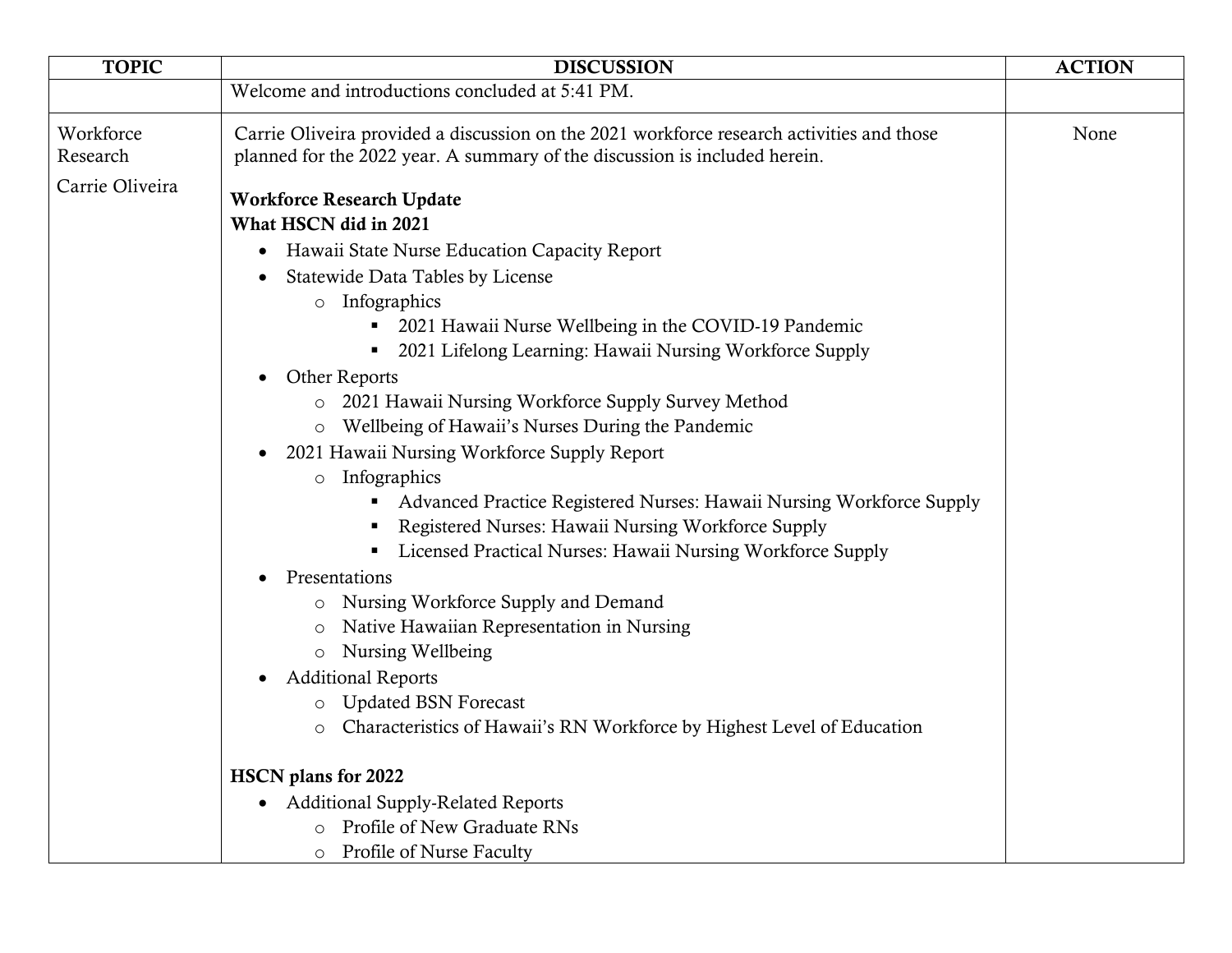| <b>TOPIC</b>     | <b>DISCUSSION</b>                                                                                              | <b>ACTION</b> |
|------------------|----------------------------------------------------------------------------------------------------------------|---------------|
|                  | Focus Groups: Barriers keeping APRNs out of primary care                                                       |               |
|                  | Workgroup to improve Native Hawaiian representation in nursing                                                 |               |
|                  | Dashboarding Supply Data over time                                                                             |               |
|                  | 2021 Hawaii Nursing Workforce Supply Survey Highlights                                                         |               |
|                  | Narrative focuses on the current shortage of nurses.                                                           |               |
|                  | We tried to catalog the contributing factors and discuss how they interact with and<br>exacerbate one another. |               |
|                  | No major or notable differences since 2019.                                                                    |               |
|                  | The same challenges continue to be issues:                                                                     |               |
|                  | $\circ$ LPN shortage                                                                                           |               |
|                  | Native Hawaiian representation                                                                                 |               |
|                  | APRNs not practicing primary care                                                                              |               |
|                  | New wellbeing data were illuminating and alarming.                                                             |               |
|                  | o Pandemic was most emotionally stressful for nurses in hospitals.                                             |               |
|                  | Employment impacts of the pandemic affected Home Health/Hospice and LTC.<br>$\circ$                            |               |
|                  | LTC nurses reported low levels of job satisfaction, high likelihood of leaving the<br>setting.                 |               |
|                  | Carrie Oliveira shared links to the HSCN reports and enduring CNE.                                             |               |
|                  | Welcome and introductions concluded at 6:04 PM.                                                                |               |
| Finance & Fees   | Laura Reichhardt provided a presentation on the recent activities of the Advisory Board                        | None          |
| Laura Reichhardt | Subcommittee on Finance and Fees and the Draft HSCN Bill. A summary of the discussion is                       |               |
|                  | included herein.                                                                                               |               |
|                  | Legislative Fee Increase Initiative Update                                                                     |               |
|                  | <b>Review of Timeline</b>                                                                                      |               |
|                  | <b>Recent Activities:</b>                                                                                      |               |
|                  | Meeting monthly on the first Friday of the month<br>$\circ$<br>Did not meet the last two months                |               |
|                  | Submitted Draft Bill to Senator Baker for formal drafting.<br>$\circ$                                          |               |
|                  | Laura Reichhardt and Clementina Ceria-Ulep have been undertaking meetings with<br>$\circ$                      |               |
|                  | legislators.                                                                                                   |               |
|                  |                                                                                                                |               |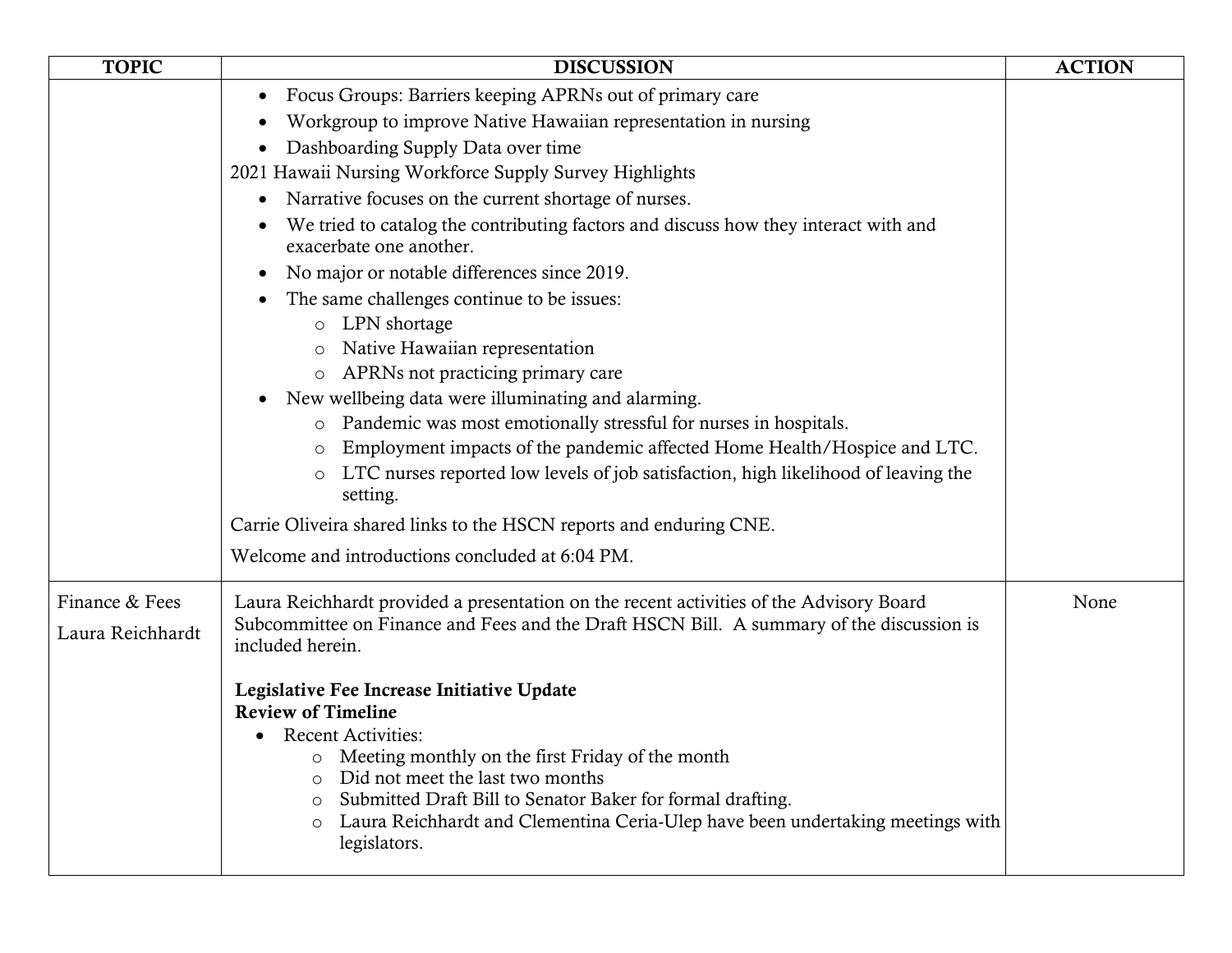| <b>TOPIC</b> | <b>DISCUSSION</b>                                                                                                                                                                    | <b>ACTION</b> |
|--------------|--------------------------------------------------------------------------------------------------------------------------------------------------------------------------------------|---------------|
|              | <b>Overview of Outcomes</b>                                                                                                                                                          |               |
|              | <b>Stakeholders Contact Lists</b>                                                                                                                                                    |               |
|              | Draft Bill with financial projections based on various funding levels                                                                                                                |               |
|              | <b>Informational Brief</b>                                                                                                                                                           |               |
|              | <b>Organization Presentations</b>                                                                                                                                                    |               |
|              | o Stakeholder Meetings                                                                                                                                                               |               |
|              | <b>Marketing Activities</b><br>$\circ$                                                                                                                                               |               |
|              | <b>HSCN Initiative Webpage</b><br>$\circ$                                                                                                                                            |               |
|              | Infographics<br>$\circ$                                                                                                                                                              |               |
|              | Radio Spot<br>$\circ$                                                                                                                                                                |               |
|              | Social Media<br>$\circ$                                                                                                                                                              |               |
|              | Hawaii ANA newsletter<br>$\circ$                                                                                                                                                     |               |
|              | Highlights                                                                                                                                                                           |               |
|              | Provided the Draft bill to unions and nursing organizations – have not received a comment                                                                                            |               |
|              | from these organizations or individual nurses.                                                                                                                                       |               |
|              | The majority of legislators with whom HSCN has communicated convey surprise that a fee                                                                                               |               |
|              | increase has never been made to license fees.                                                                                                                                        |               |
|              | Testimony in support of the bill will be extremely important.<br>$\bullet$                                                                                                           |               |
|              | o Large organizations may defer testimony to individual nurses, as the issue may be                                                                                                  |               |
|              | seen as most relevant to individual nurses rather than employer-based.                                                                                                               |               |
|              | The pandemic and its effect on working nurses may impact their provision of<br>$\circ$                                                                                               |               |
|              | individual testimony.                                                                                                                                                                |               |
|              | Communicating about this bill to working nurses is going to be crucial.                                                                                                              |               |
|              |                                                                                                                                                                                      |               |
|              | Request for Board Questions & Board Discussion: Laura requested comments from the                                                                                                    |               |
|              | Board on the future plans for the Subcommittee on Finance and Fees and requested input from<br>the board on whether HSCN should continue to convene the subcommittee meetings.       |               |
|              |                                                                                                                                                                                      |               |
|              | Laura indicated the primary objectives and work plan for the subcommittee have been<br>$\bullet$<br>completed                                                                        |               |
|              | The bill has been introduced.                                                                                                                                                        |               |
|              | Laura asked the board if they wish to continue to convene the formal meetings to review<br>testimony as the bill moves forward in the legislature?                                   |               |
|              | Anne Scharnhorst suggested the next steps are working with stakeholders to elicit<br>$\bullet$<br>continued support and testimony. The effort does not necessarily require meetings. |               |
|              |                                                                                                                                                                                      |               |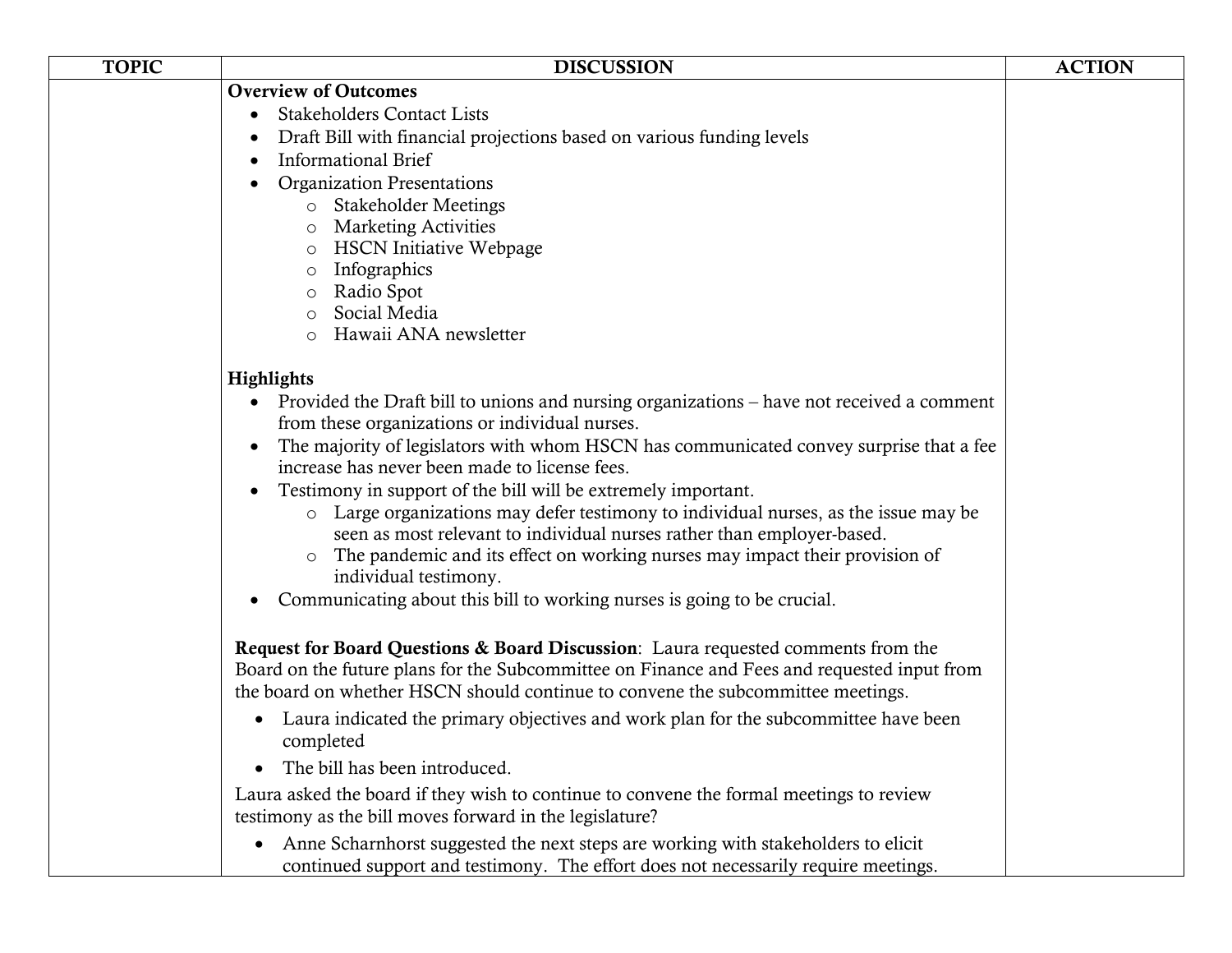| <b>TOPIC</b>              | <b>DISCUSSION</b>                                                                                                                                                                                                                                                                                                                                                                                                                                                                              | <b>ACTION</b> |
|---------------------------|------------------------------------------------------------------------------------------------------------------------------------------------------------------------------------------------------------------------------------------------------------------------------------------------------------------------------------------------------------------------------------------------------------------------------------------------------------------------------------------------|---------------|
|                           | HSCN will continue to monitor the legislative session and make information available<br>publicly on its website                                                                                                                                                                                                                                                                                                                                                                                |               |
|                           | <b>Conduct Vote</b><br>Laura requested the Board undertake a vote to suspend the Advisory Board<br>$\bullet$<br>Subcommittee on Finance and Fees and workgroup meetings.<br>A motion was made by Julio Zamarripa to approve the cessation of the Advisory Board<br>Subcommittee on Finance and Fees and workgroup meetings. Arthur Sampaga<br>seconded the motion.<br>The motion passed without opposition from any voting member present.<br>The Finance Update session concluded at 6:26 PM. |               |
| Legislation and<br>Policy | Laura Reichhardt provided a presentation on the current Legislative session. A summary of<br>the discussion is included herein.                                                                                                                                                                                                                                                                                                                                                                | None          |
| Laura Reichhardt          | <b>Legislative Session Update</b>                                                                                                                                                                                                                                                                                                                                                                                                                                                              |               |
|                           | 2022 Legislative Topics                                                                                                                                                                                                                                                                                                                                                                                                                                                                        |               |
|                           | Bills will begin to be introduced at the opening of the legislative session, Wednesday, January<br>$19th$ , 2022.                                                                                                                                                                                                                                                                                                                                                                              |               |
|                           | <b>HSCN</b> Initiatives                                                                                                                                                                                                                                                                                                                                                                                                                                                                        |               |
|                           | o HSCN License Fees and Mandatory Supply Survey -from 40\$ to 60\$ and includes a<br>requirement for completion of the workforce survey                                                                                                                                                                                                                                                                                                                                                        |               |
|                           | Preceptor Tax Credit: No real changes from the previous year's version, removing the<br>requirement to strictly meet the primary care setting. Clarifies compensation language                                                                                                                                                                                                                                                                                                                 |               |
|                           | Faculty Support: Instructor funding and Just-In-Time training for UH system schools<br>to support faculty training (clinical and didactic).                                                                                                                                                                                                                                                                                                                                                    |               |
|                           | Rules<br>$\bullet$                                                                                                                                                                                                                                                                                                                                                                                                                                                                             |               |
|                           | DOH - APRN / Home Health 11-97                                                                                                                                                                                                                                                                                                                                                                                                                                                                 |               |
|                           | DHS - APRN / Scope And Contents Of The Fee For Service Medical Assistance<br>Program 17-1737                                                                                                                                                                                                                                                                                                                                                                                                   |               |
|                           | <b>Other Nursing Issues</b>                                                                                                                                                                                                                                                                                                                                                                                                                                                                    |               |
|                           | o Prohibiting Mandatory Overtime – Prohibits employers from requiring nurses to work                                                                                                                                                                                                                                                                                                                                                                                                           |               |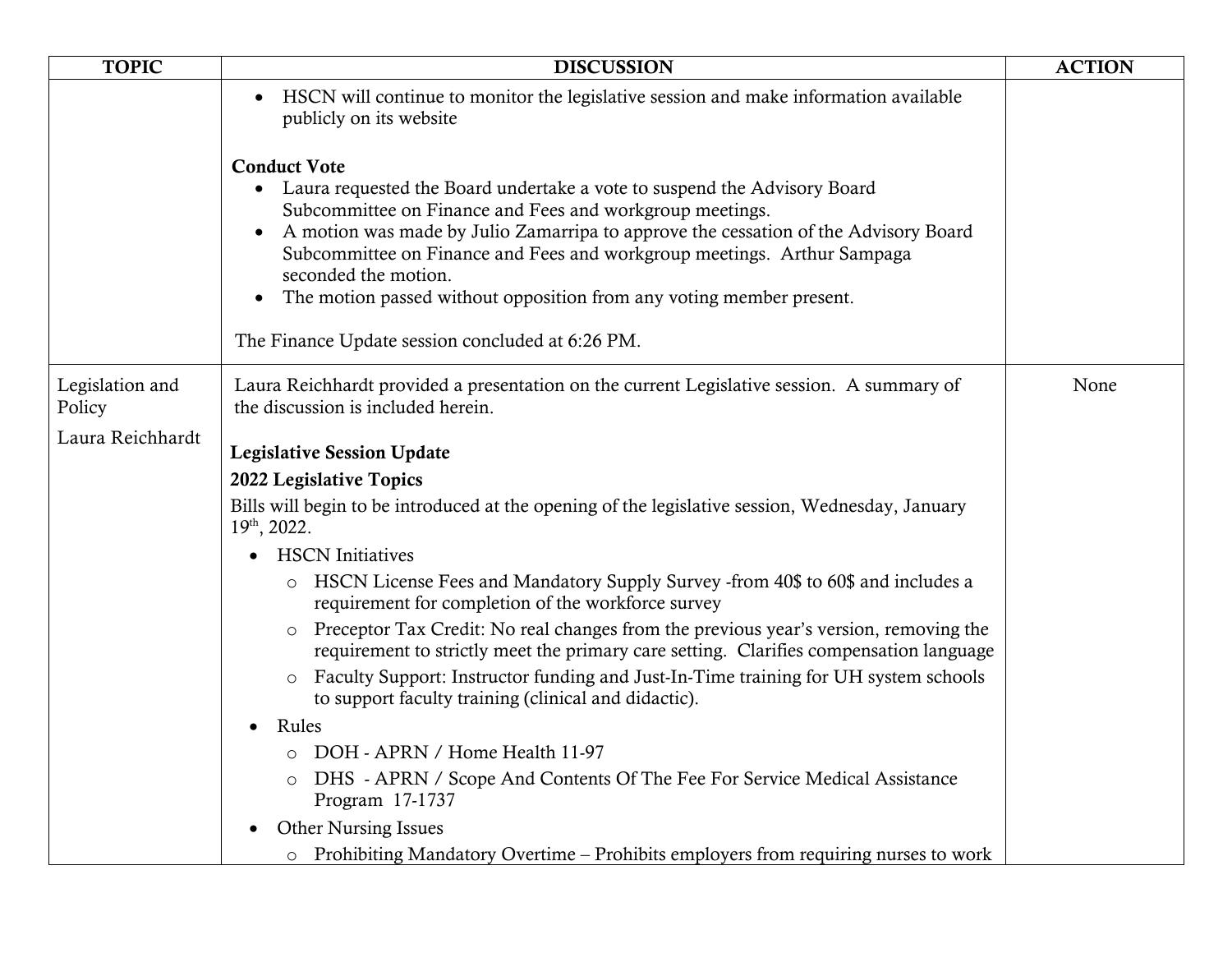| <b>TOPIC</b>                    | <b>DISCUSSION</b>                                                                                                                                                                                                                                                                                                                   | <b>ACTION</b> |
|---------------------------------|-------------------------------------------------------------------------------------------------------------------------------------------------------------------------------------------------------------------------------------------------------------------------------------------------------------------------------------|---------------|
|                                 | more than 16 hours, with some exceptions. Also includes fees to the organization to<br>support recruitment & retention.                                                                                                                                                                                                             |               |
|                                 | Our Care, Our Choice – Shortens the amount of time to process an application, and<br>may add APRNs to provider roles.                                                                                                                                                                                                               |               |
|                                 | APRN Barriers – Omnibus for 2023 – Difficult type of bill to pass, requires planning<br>and research.                                                                                                                                                                                                                               |               |
|                                 | Other Issues                                                                                                                                                                                                                                                                                                                        |               |
|                                 | Loan Repayment – JABSOM AHEC – Critical for recruitment and retention in rural<br>settings                                                                                                                                                                                                                                          |               |
|                                 | CNA bill – Kanuha – We will want to look out for this critical bill.<br>$\circ$                                                                                                                                                                                                                                                     |               |
|                                 | PA barriers to practice bill – Kaiser<br>$\circ$                                                                                                                                                                                                                                                                                    |               |
|                                 | Pharmacy provider bill – Hawai'i Pharmacists Association                                                                                                                                                                                                                                                                            |               |
|                                 | *BON is working to change the exclusionary formulary to remove redundancies.<br>$\circ$                                                                                                                                                                                                                                             |               |
|                                 | There are many additional bills focusing on Social Determinates of Health.<br>$\circ$                                                                                                                                                                                                                                               |               |
|                                 | Hearing notices and testimony is always posted to the HSCN website as soon as it is available.<br>Testimony is provided in a word format to more easily facilitate community testimony as an<br>example.                                                                                                                            |               |
|                                 | The legislation and policy session concluded at 6:43 PM.                                                                                                                                                                                                                                                                            |               |
| New Business<br>Julio Zamarripa | Julio Zamarripa led the new business discussion. A summary of the discussion is included<br>herein.                                                                                                                                                                                                                                 |               |
|                                 | <b>Open Discussion &amp; Next Steps</b><br>Laura solicited the board for priority topics or guest speakers for the next two upcoming<br>Advisory Board meetings.<br>Anne recommended the board pursue wellness and wellbeing topics, such as other<br>$\circ$<br>centers or organizations that have successful efforts or programs. |               |
|                                 | Announcements                                                                                                                                                                                                                                                                                                                       |               |
|                                 | 2022 Nurse Educator's Evidence-based Practice Workshop to be held with faculty from<br>The Ohio State University Fuld Health Trust National Institute for Evidence-based<br>Practice in Nursing & Healthcare on March 16th-17th, 2022 at the Hyatt Regency Waikiki<br>Beach Resort and Spa.                                         |               |